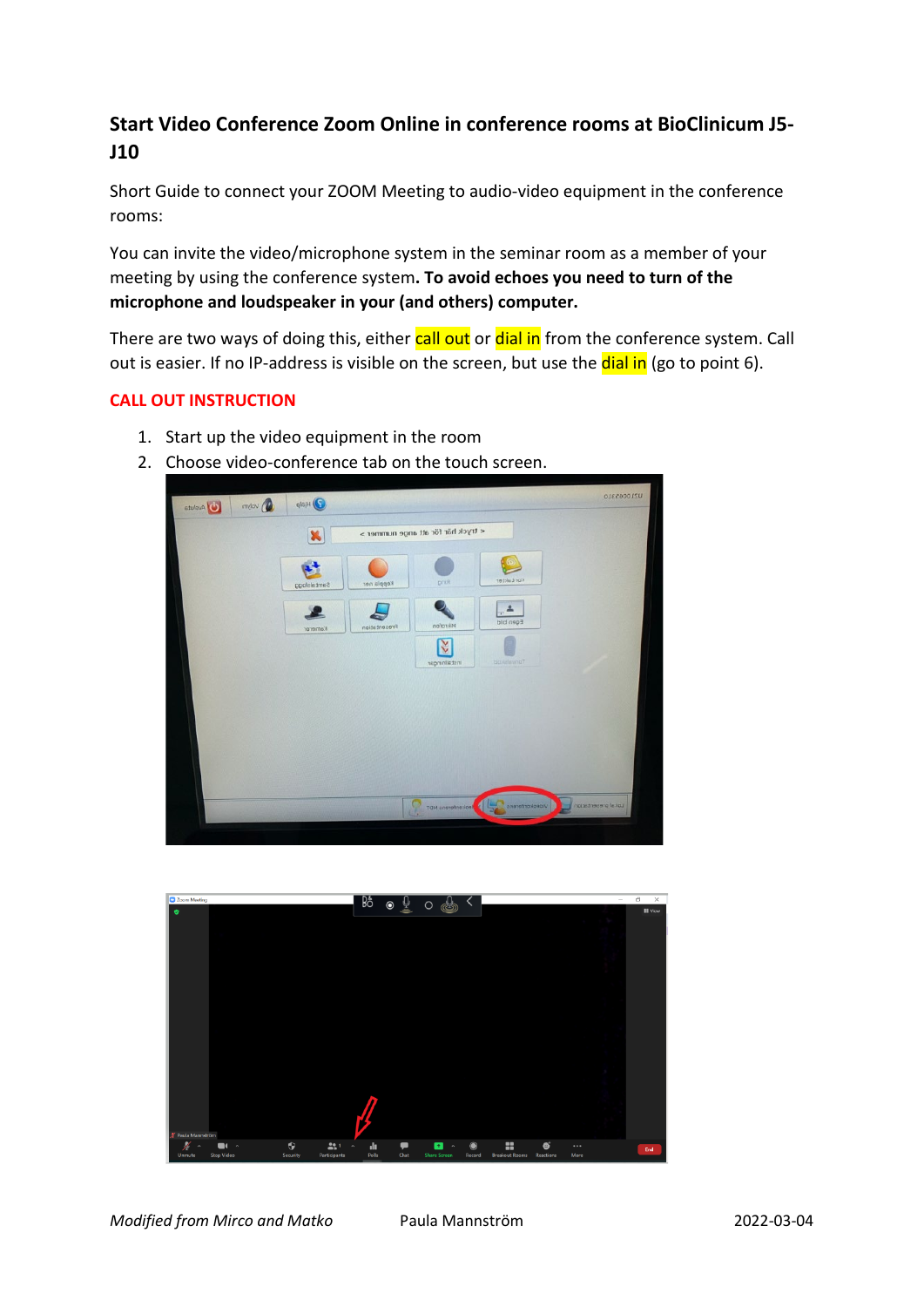- 4. Click on Invite and a new window opens.
- 5. Choose the tab for Room Systems, the tab for Call Out and check H.323.



6. In the window for IP address you write the address of the conference system in the room, which can be found in the upper left corner of the conference screen. In this case write: 10141080@video.sll.se</u>. Then press Call.

|                       | Invite people to join meeting 647 9789 0791<br>Contacts | <b>Zoom Rooms</b>                                                | <b>Room System</b> | $\times$<br>Email        |
|-----------------------|---------------------------------------------------------|------------------------------------------------------------------|--------------------|--------------------------|
|                       |                                                         | Dial In                                                          | <b>Call Out</b>    |                          |
| 10141080@video.sll.se |                                                         | Call a H.323/SIP Room System                                     |                    |                          |
|                       |                                                         | <b><i><u>RESS OF ETION Humo</u></i></b><br>10141080@video.sll.se |                    | $\check{~}$              |
|                       |                                                         | C H.323                                                          | $\bigcirc$ SIP     |                          |
|                       |                                                         | Call                                                             |                    |                          |
|                       |                                                         |                                                                  |                    |                          |
|                       | <b>Copy Invite Link</b>                                 | <b>Copy Invitation</b>                                           |                    | Meeting Passcode: 021661 |

7. Zoom will now call the conference system, on the screen you can see the incoming call. The touch screen now asks if you want to answer the call, press Ja. Now you are connected.

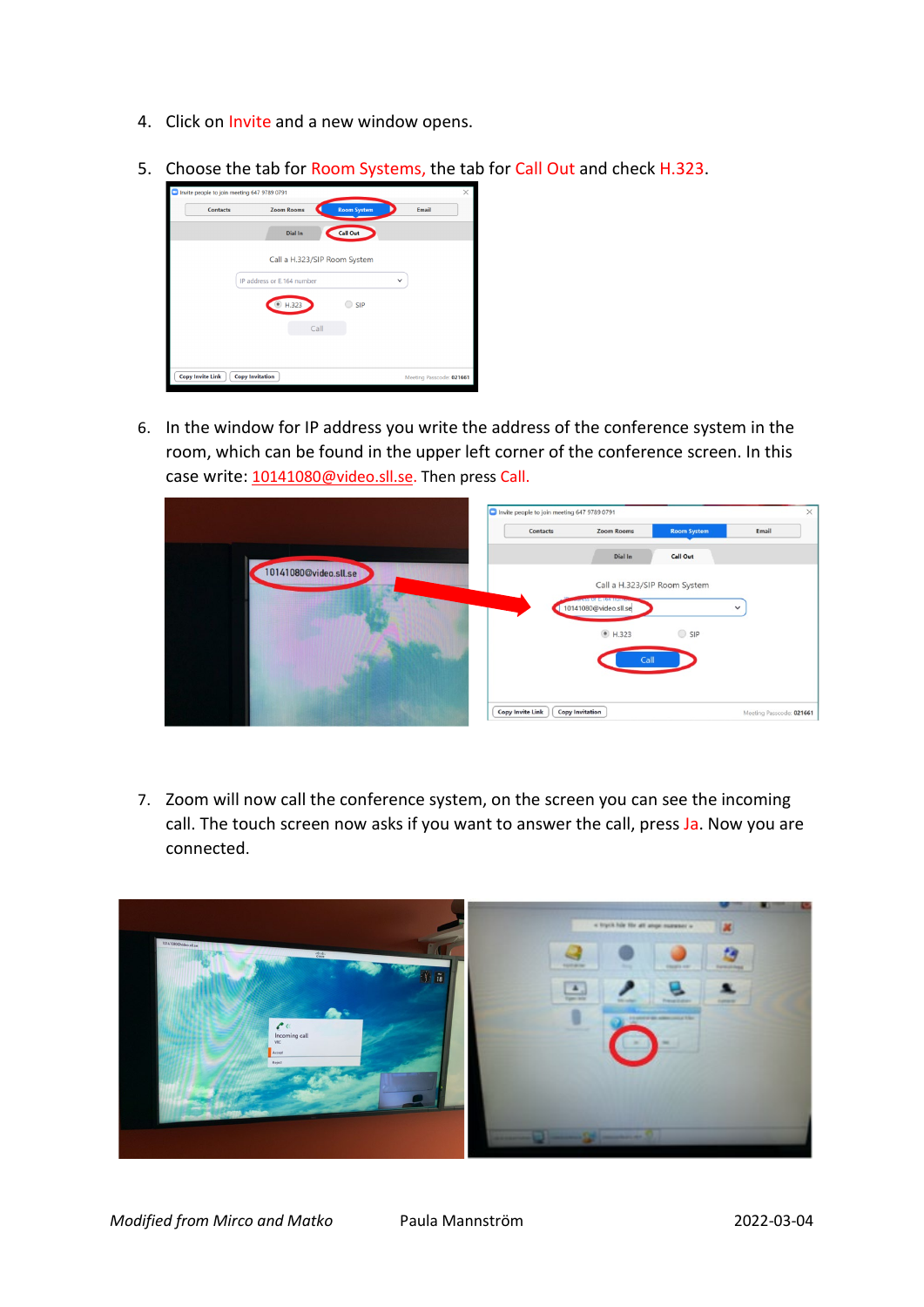8. From now it is the camera/microphone and loudspeakers in the room that is connected and you can change their settings on the touch screening if needed. If you still get echoes, turn off all microphones/loudspeakers on all other devices that are in the room!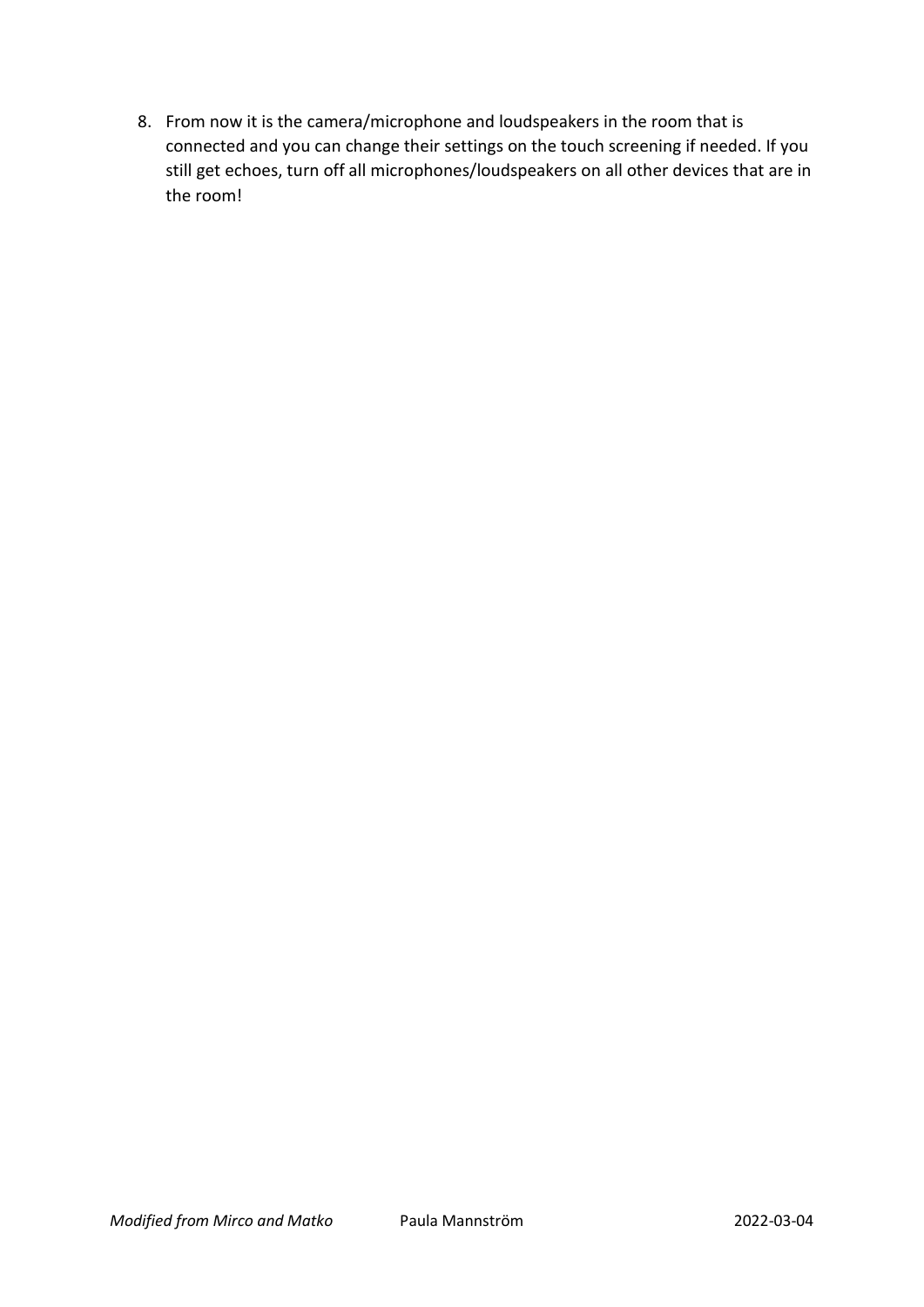## **DIAL IN INSTRUCTION**

1. Start up the video equipment in the room





- 4. Click on Invite and a new window opens.
- 5. Choose the tab for Room Systems, the tab for Dial in